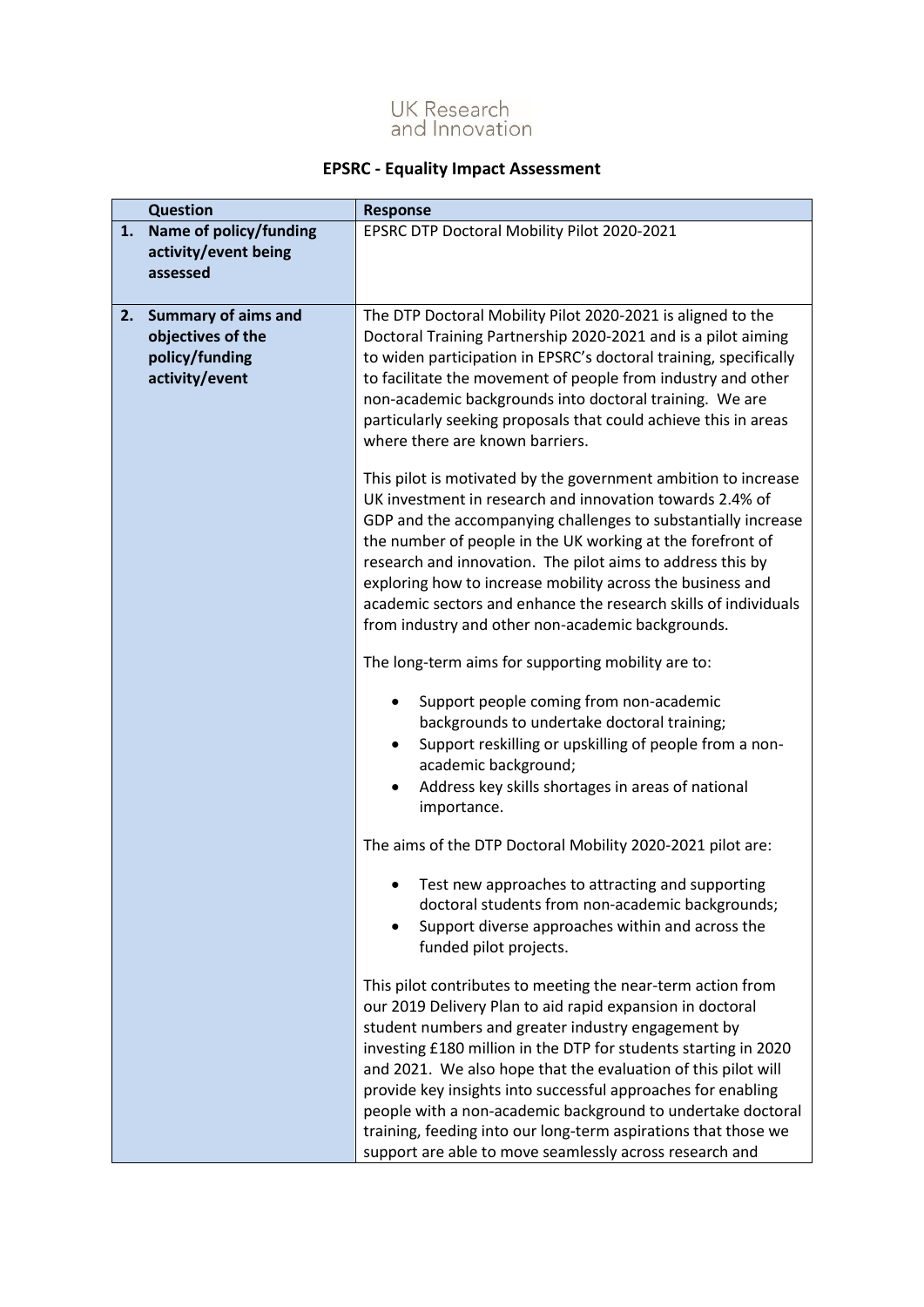|                                                                                                                                            |                             | business sectors and have an excellent appreciation of the                                                                                                                                                                                                                                                                                                                                                                                                                                                                                                                                               |  |  |
|--------------------------------------------------------------------------------------------------------------------------------------------|-----------------------------|----------------------------------------------------------------------------------------------------------------------------------------------------------------------------------------------------------------------------------------------------------------------------------------------------------------------------------------------------------------------------------------------------------------------------------------------------------------------------------------------------------------------------------------------------------------------------------------------------------|--|--|
|                                                                                                                                            |                             | context in which research and innovation operate.                                                                                                                                                                                                                                                                                                                                                                                                                                                                                                                                                        |  |  |
| What involvement and<br>3.<br>consultation has been done<br>in relation to this policy?<br>(e.g. with relevant groups<br>and stakeholders) |                             | Building Leadership Team leading the call.<br>$\bullet$<br>Business case for the pilot discussed and agreed by<br>EPSRC Executive Leadership Team (April 2019).<br><b>EPSRC Peer Review Team and UKRI Grants team</b><br>$\bullet$<br>consulted throughout call planning process.<br>Finance consulted on budget and profiling.<br>٠<br>Daphne Jackson Trust - meeting to learn from their<br>$\bullet$<br>fellowship scheme<br>Royal Commission for the Exhibition of 1851 -<br>teleconference to learn from their Industrial<br>Fellowships scheme.<br>Discussions with a subset of EPSRC SAN members. |  |  |
| 4.                                                                                                                                         | Who is affected by the      | Universities (includes those funded and not funded)                                                                                                                                                                                                                                                                                                                                                                                                                                                                                                                                                      |  |  |
|                                                                                                                                            | policy/funding              | Students                                                                                                                                                                                                                                                                                                                                                                                                                                                                                                                                                                                                 |  |  |
|                                                                                                                                            | activity/event?             | Project partners                                                                                                                                                                                                                                                                                                                                                                                                                                                                                                                                                                                         |  |  |
|                                                                                                                                            |                             | <b>EPSRC</b> staff                                                                                                                                                                                                                                                                                                                                                                                                                                                                                                                                                                                       |  |  |
| 5.                                                                                                                                         | What are the arrangements   | Individual student monitoring will be done through Je-S                                                                                                                                                                                                                                                                                                                                                                                                                                                                                                                                                  |  |  |
|                                                                                                                                            | for monitoring and          | Student Details Portal reporting.                                                                                                                                                                                                                                                                                                                                                                                                                                                                                                                                                                        |  |  |
|                                                                                                                                            | reviewing the actual impact | Successful applicants will be expected to develop and execute                                                                                                                                                                                                                                                                                                                                                                                                                                                                                                                                            |  |  |
|                                                                                                                                            | of the policy/funding       | a strategy for evaluation as well as meeting EPSRC's                                                                                                                                                                                                                                                                                                                                                                                                                                                                                                                                                     |  |  |
|                                                                                                                                            | activity/event?             | requirements. These are likely to include 6-monthly informal                                                                                                                                                                                                                                                                                                                                                                                                                                                                                                                                             |  |  |
|                                                                                                                                            |                             | check-ins with EPSRC staff, annual reports, and workshops for                                                                                                                                                                                                                                                                                                                                                                                                                                                                                                                                            |  |  |
|                                                                                                                                            |                             | best practice sharing. We would also like the students to input                                                                                                                                                                                                                                                                                                                                                                                                                                                                                                                                          |  |  |
|                                                                                                                                            |                             | into the evaluation. (The full framework is still under                                                                                                                                                                                                                                                                                                                                                                                                                                                                                                                                                  |  |  |
|                                                                                                                                            |                             | development).                                                                                                                                                                                                                                                                                                                                                                                                                                                                                                                                                                                            |  |  |

As a funder of research, EPSRC remain committed to attracting the best potential researchers from a diverse population into research careers. The Research Councils have together developed the ambitious [RCUK Equality, Diversity and Inclusion Action Plan](https://epsrc.ukri.org/links/councils/uk-research-and-innovation-ukri/diversity-ukri/) to outline our collective aspirations for working with the research community, and partners throughout the sector. For policy changes, funding activities and events EPSRC will aim to:

- Select venues that are accessible and where possible accommodate any specific requirement in our planning and organisation of an initiative to support wider participation.
- Offer support available for people with caring responsibilities, further details are available [here](https://epsrc.ukri.org/funding/applicationprocess/basics/caringresponsibilities/)
- Clearly communicate the timeline and key milestones for funding activities
- Ensure attendees have an opportunity to raise any specific requirements in advance e.g. cover letter and joining instructions
- Support for flexible working of stakeholders
- Ensure diversity of peer review assessment and interview panels
- Abide by the Principles of peer review
- Unconscious Bias training for EPSRC staff and clear guidance for assessors
- Handle personal sensitive information in compliance with General Data Protection Regulation 2018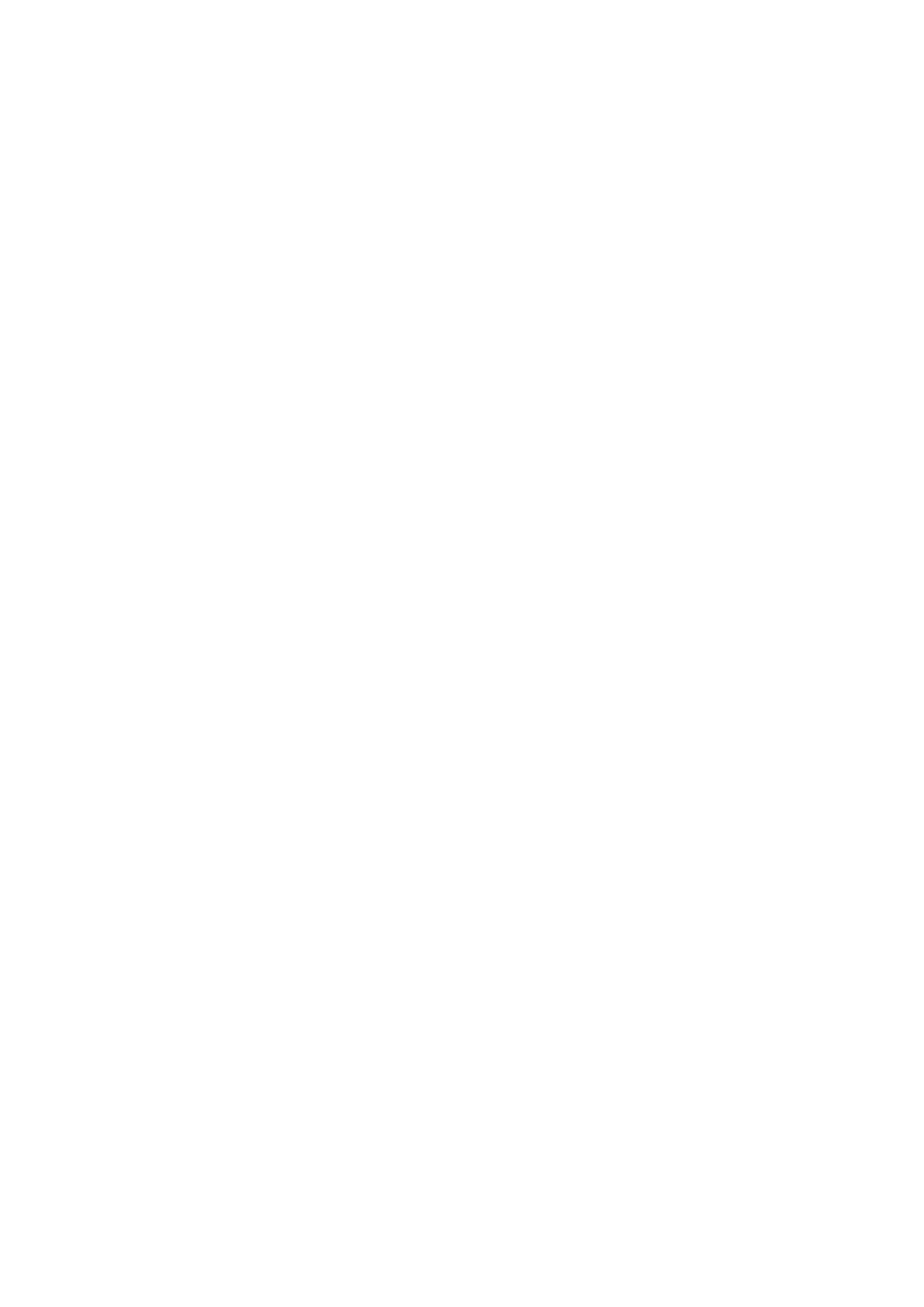| <b>Protected</b><br><b>Characteristic</b><br><b>Group</b> | Is there a<br>potential<br>for<br>positive<br>or<br>negative<br>impact? | Please explain and give examples<br>of any evidence/data used                                                                                                                                                                                                                                                                                                       | <b>Action to address negative</b><br>impact (e.g. adjustment to the<br>policy)                                                                                                                                                                                                                                                  |  |
|-----------------------------------------------------------|-------------------------------------------------------------------------|---------------------------------------------------------------------------------------------------------------------------------------------------------------------------------------------------------------------------------------------------------------------------------------------------------------------------------------------------------------------|---------------------------------------------------------------------------------------------------------------------------------------------------------------------------------------------------------------------------------------------------------------------------------------------------------------------------------|--|
| <b>Disability</b>                                         | Potential<br>negative<br>impact                                         | Access to panel meeting<br>$\bullet$<br>could be a barrier to<br>participation of prospective<br>panel members.                                                                                                                                                                                                                                                     | All venues selected will be<br>$\bullet$<br>accessible and reasonable<br>adjustments made to<br>logistics and facilitation<br>plans to support<br>participation.                                                                                                                                                                |  |
|                                                           | Potential<br>positive<br>impact                                         | DTP grants include Disabled<br>$\bullet$<br><b>Students Allowance provision</b><br>to help universities make<br>reasonable adjustments and<br>provide students with the<br>support they need.<br>Pastoral support for students,<br>٠<br>including support for mental<br>health issues is included in<br>the statement of intent<br>questionnaire and<br>assessment. |                                                                                                                                                                                                                                                                                                                                 |  |
| Gender<br>reassignment                                    | No known<br>negative<br>impact                                          |                                                                                                                                                                                                                                                                                                                                                                     |                                                                                                                                                                                                                                                                                                                                 |  |
| <b>Marriage or</b><br>civil<br>partnership                | No known<br>negative<br>impact                                          |                                                                                                                                                                                                                                                                                                                                                                     |                                                                                                                                                                                                                                                                                                                                 |  |
| Pregnancy<br>and maternity                                | Potential<br>positive<br>impact                                         | <b>UKRI harmonised training</b><br>$\bullet$<br>grant T&Cs include provision<br>for student maternity and<br>shared parental leave.                                                                                                                                                                                                                                 |                                                                                                                                                                                                                                                                                                                                 |  |
|                                                           | Potential<br>negative<br>impact                                         | Pregnancy/maternity could<br>$\bullet$<br>be a barrier for panel<br>members to attend the<br>meeting.                                                                                                                                                                                                                                                               | All venues selected will be<br>$\bullet$<br>accessible and reasonable<br>adjustments made to<br>logistics and facilitation<br>plans to support<br>participation. Support is<br>available for those with<br>caring responsibilities.<br>https://epsrc.ukri.org/fundi<br>ng/applicationprocess/basi<br>cs/caringresponsibilities/ |  |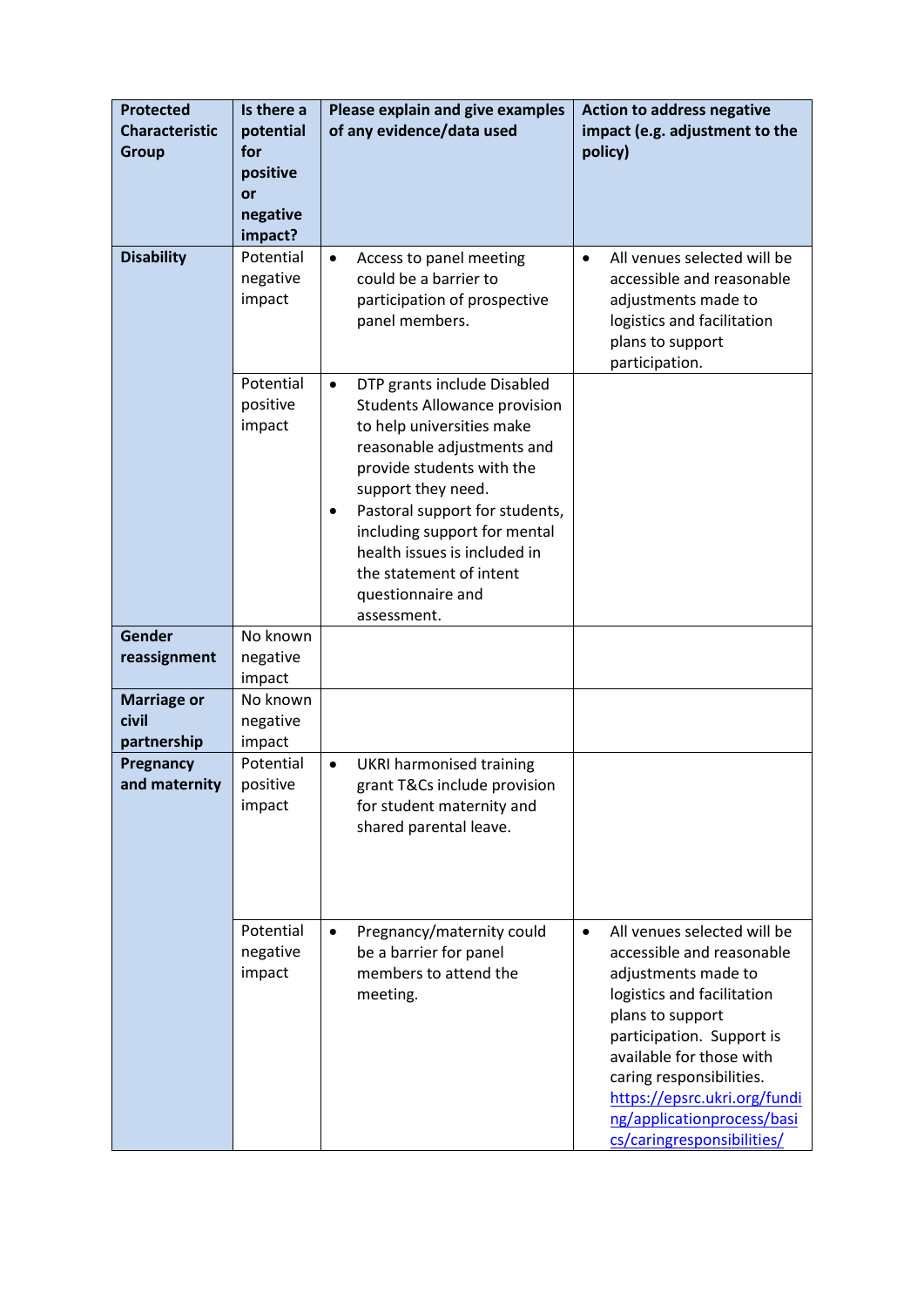| Race                         | Potential<br>negative<br>impact                                      | Student eligibility rules could<br>indirectly lead to<br>discrimination on the basis of<br>nationality.                                                                                                                                                                                                                                                                                                                        | Student eligibility rules will be<br>clearly communicated in T&Cs<br>and the 10% open eligibility<br>flexibility allows the very best<br>students to be recruited,<br>regardless of their eligibility<br>status.                                                                                                                                                                                                                                                                                                                                                                                                                           |
|------------------------------|----------------------------------------------------------------------|--------------------------------------------------------------------------------------------------------------------------------------------------------------------------------------------------------------------------------------------------------------------------------------------------------------------------------------------------------------------------------------------------------------------------------|--------------------------------------------------------------------------------------------------------------------------------------------------------------------------------------------------------------------------------------------------------------------------------------------------------------------------------------------------------------------------------------------------------------------------------------------------------------------------------------------------------------------------------------------------------------------------------------------------------------------------------------------|
| <b>Religion or</b><br>belief | Potential<br>negative<br>impact                                      | If call activities coincide with<br>religious holidays.                                                                                                                                                                                                                                                                                                                                                                        | Deadlines have been planned<br>to avoid major religious<br>holidays, as far as possible.<br>However, the process will run<br>over the Christmas period; we<br>expect to provide questions for<br>clarification to ROs<br>approximately coinciding with<br>Christmas, with a deadline for<br>responses in January. In order<br>to reduce the impact,<br>additional time to respond will<br>be provided (at least 8 working<br>days rather than 5) to ensure<br>that applicants do not need to<br>work over the Christmas<br>period.                                                                                                         |
| <b>Sexual</b><br>orientation | No known<br>negative<br>impact                                       |                                                                                                                                                                                                                                                                                                                                                                                                                                |                                                                                                                                                                                                                                                                                                                                                                                                                                                                                                                                                                                                                                            |
| Sex (gender)                 | Potential<br>negative<br>impact                                      | Panel member selection<br>$\bullet$<br>needs to avoid<br>underrepresentation of<br>either gender.                                                                                                                                                                                                                                                                                                                              | Panel members will be selected<br>to ensure diversity.<br>Assessment criteria language<br>has been reviewed to ensure it<br>is gender neutral.                                                                                                                                                                                                                                                                                                                                                                                                                                                                                             |
| Age                          | Potential<br>negative<br>impact &<br>potential<br>positive<br>impact | As the scheme targets<br>students from a non-<br>academic background, very<br>young prospective students<br>could be indirectly excluded if<br>they are not old enough to<br>have entered a non-academic<br>sector after their degree.<br>The scheme aims to widen<br>participation for students<br>from non-academic<br>backgrounds, who are likely<br>to be older on average than<br>those coming straight from a<br>degree. | The scheme does not have any<br>age-related eligibility criteria;<br>students of any age with the<br>same background will be<br>treated equally. Young<br>students coming straight from<br>a degree are eligible and<br>strongly represented in all<br>other EPSRC training routes<br>whereas students from non-<br>academic backgrounds may<br>face barriers in existing routes.<br>This scheme aims to address<br>those barriers and widen<br>participation so the risk of a<br>negative impact is judged as<br>extremely low and the pilot<br>much more likely to have a<br>positive impact in improving<br>access for mature students. |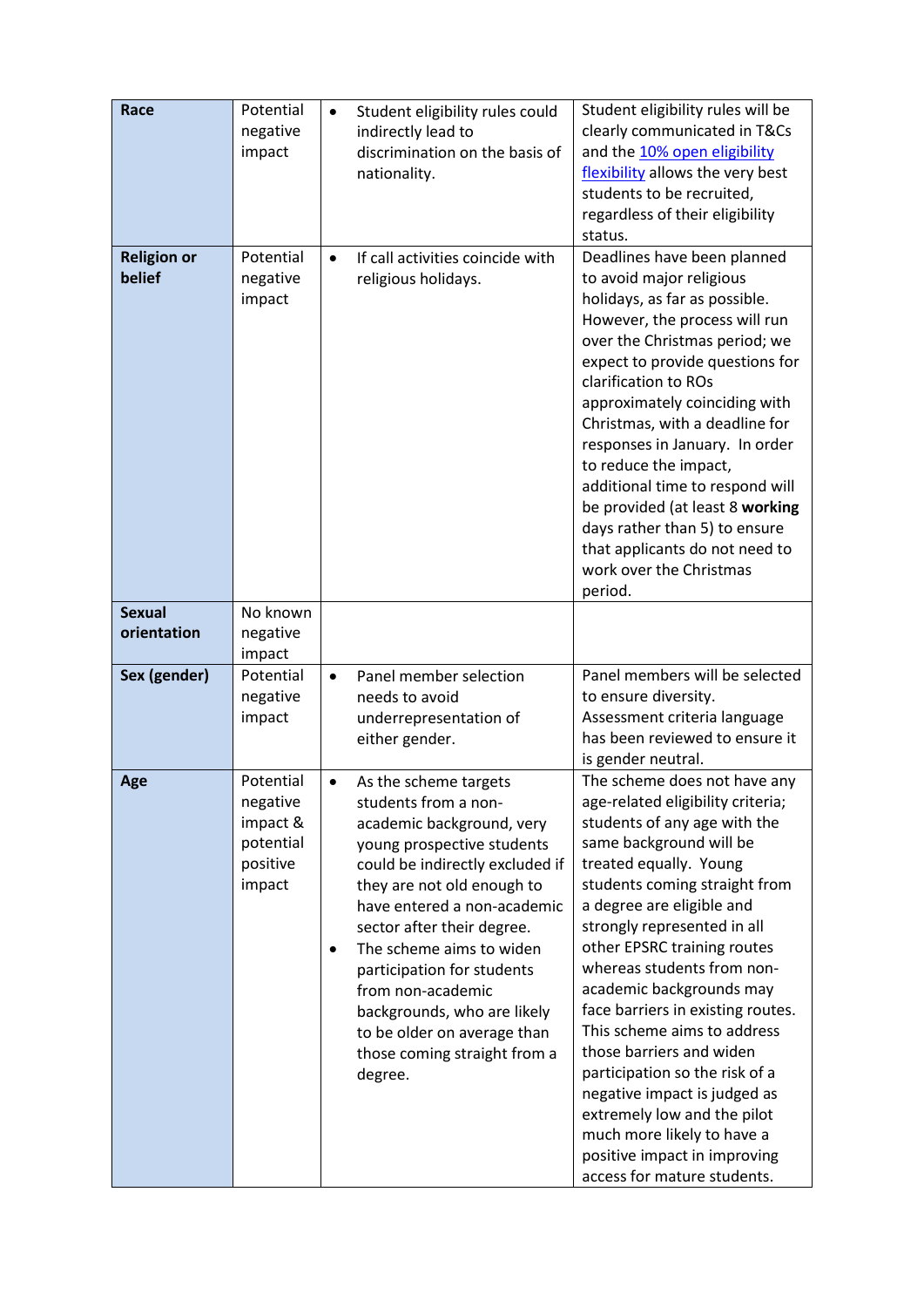| <b>Additional</b><br>aspects (not<br>covered by a<br>protected<br>characteristic) | Potential<br>positive<br>aspect | The pilot aims to improve<br>$\bullet$<br>access and support for<br>doctoral training for students<br>from non-academic<br>backgrounds. This could be<br>beneficial for many different<br>types of people: students<br>returning from a career<br>break, employees in:<br>industry, the third sector,<br>education, policy etc.<br>The grant holder for the pilot<br>$\bullet$<br>may be different to the grant<br>holder for the core DTP. This<br>is to ensure that the | Applicants will be required to<br>carefully consider the different<br>types of student who could be<br>supported through the pilot<br>and design bespoke support to<br>address their individual needs.<br>Applicants have particularly<br>been asked to consider offering<br>students flexible/alternative<br>working patterns, if<br>appropriate, to fit their needs.<br>This flexibility has been made<br>clear in the pilot<br>documentation. |
|-----------------------------------------------------------------------------------|---------------------------------|---------------------------------------------------------------------------------------------------------------------------------------------------------------------------------------------------------------------------------------------------------------------------------------------------------------------------------------------------------------------------------------------------------------------------------------------------------------------------|--------------------------------------------------------------------------------------------------------------------------------------------------------------------------------------------------------------------------------------------------------------------------------------------------------------------------------------------------------------------------------------------------------------------------------------------------|
|                                                                                   |                                 | appropriate person may be<br>chosen for each role and to<br>avoid placing an<br>unmanageable workload on<br>any single member of staff.                                                                                                                                                                                                                                                                                                                                   |                                                                                                                                                                                                                                                                                                                                                                                                                                                  |
|                                                                                   | Potential<br>negative<br>impact | The panel meeting will take<br>$\bullet$<br>place during the<br>school/university summer<br>holidays.                                                                                                                                                                                                                                                                                                                                                                     | A full timeline will be provided<br>of all key milestones, allowing<br>early engagement with EPSRC<br>on specific mitigations. EPSRC<br>will do its best to<br>accommodate adjustments,<br>including support for those<br>with caring responsibilities.                                                                                                                                                                                          |
|                                                                                   |                                 | As only a small number of<br>٠<br>projects will be funded, there<br>is a possibility that some<br>prospective students could<br>be disadvantaged because<br>they do not live close to a<br>funded university.                                                                                                                                                                                                                                                             | As this is a pilot, the projects<br>will be monitored and<br>evaluated to see if local<br>successes could be expanded<br>nationally to improve access for<br>all.                                                                                                                                                                                                                                                                                |